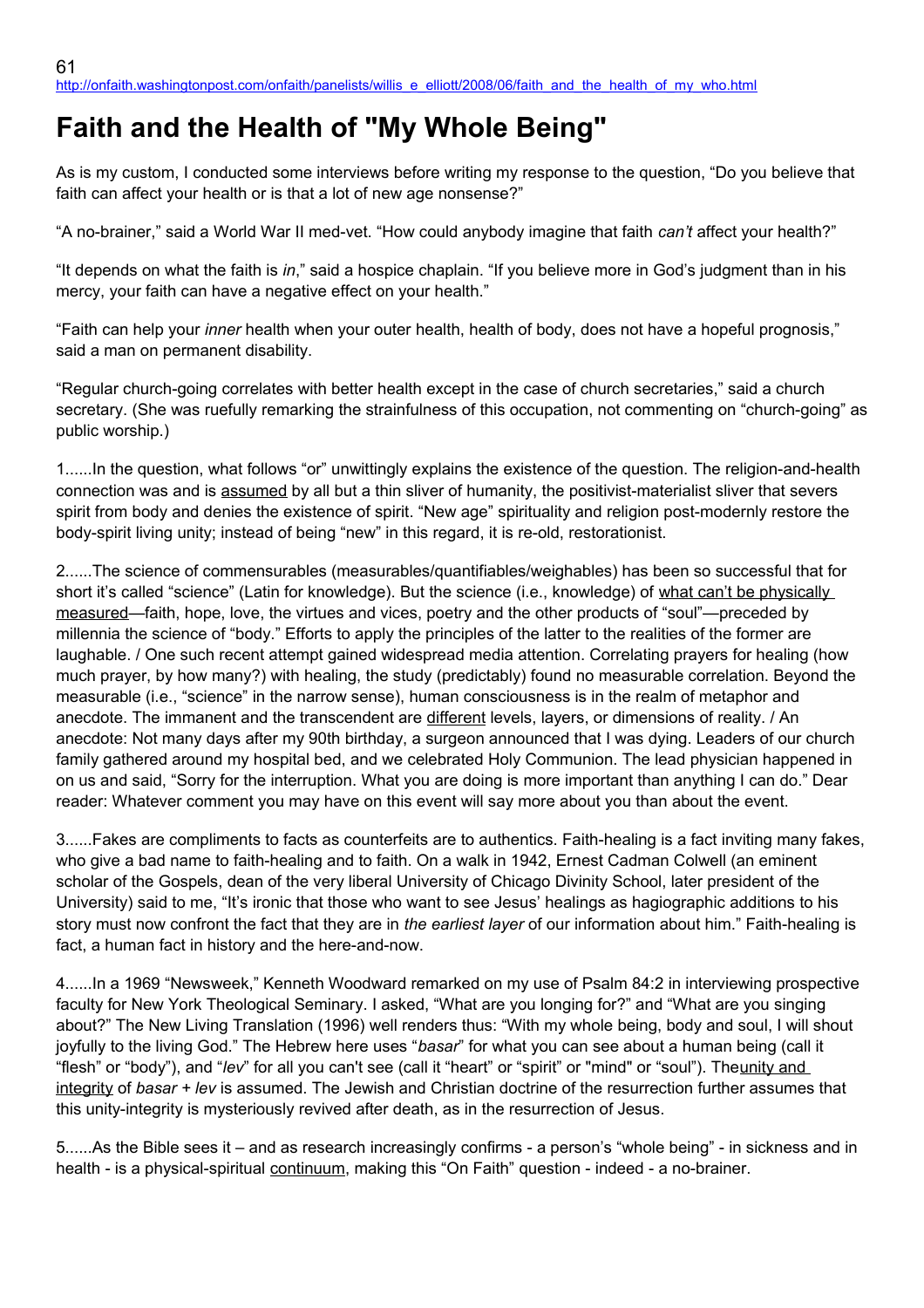**Comments Please report offensive comments below.**

Willis, you present many good examples of folks who's health was enhanced by faith. Do you have any of the opposites? Are there examples of people with "no faith" suffering declines in their health as a direct result? Is there anyone who ever did it both ways and compared the results?

There are many paradoxes. Faith enhancing health is one of them for "the good die young" you know. But then nothing can possibly be healthier than going to heaven. I could be wrong about that last one.

Have you verified the supernatural being in the burning bush was really God yet? As going to heaven is the healthiest of activities going to hell most certainly is the unnn-healthiest. Don't you think or are you like the pope and just thinking about Lucifer being in that burning bush makes your head hurt? Headaches are an unnnhealthy symptom so I've heard. Thinking can wear your brain out too, unnn-healthy.

Take 2 Tylenol and call me in the morning. The cure could easily be worse than the disease.

**POSTED BY: BGONE | JUNE 17, 2008 12:56 PM [REPORT OFFENSIVE COMMENT](mailto:blogs@washingtonpost.com?subject=On%20Faith%20Panelists%20Blog%20%20%7C%20%20BGone%20%20%7C%20%20Faith%20and%20the%20Health%20of)**

Can faith heal? Can it do what science can't? Simple test, give me one example of the power of prayer regrowing a missing limb, or even a finger. Not fair? I thought god was omnipotent.

Face it, a positive attitude can help you get better quicker but if you think spirits, god or little green men can replace medicine then you are in big trouble. There are plenty of quacks and conmen out there who will take you for every cent you've got.

There are many tragic cases of people who believed in this moonshine dying in agony of perfectly treatable diseases, or even worse letting their kids die of perfectly treatable diseases.

Belief in faith healing is not harmless new age puff, it's dangerous. It can rob you of your money, your health and your life.

**POSTED BY: HAIRYSTEVE20 | JUNE 16, 2008 2:43 PM [REPORT OFFENSIVE COMMENT](mailto:blogs@washingtonpost.com?subject=On%20Faith%20Panelists%20Blog%20%20%7C%20%20hairysteve20%20%20%7C%20%20Faith%20and%20the%20Health%20of)**

## Editing advice

The underlining of a few words is conveying no meaningful emphasis. The wrong words seem to have been selected, and the visual effect is that of a useless distraction.

**POSTED BY: ANONYMOUS | JUNE 14, 2008 6:49 AM [REPORT OFFENSIVE COMMENT](mailto:blogs@washingtonpost.com?subject=On%20Faith%20Panelists%20Blog%20%20%7C%20%20Anonymous%20%20%7C%20%20Faith%20and%20the%20Health%20of)**

In other words....

1. Billions of people can't be wrong! After all, truth is established by majority voting.

2. You can't measure magic! If you try, I'll just create a new excuse why you didn't detect anything.